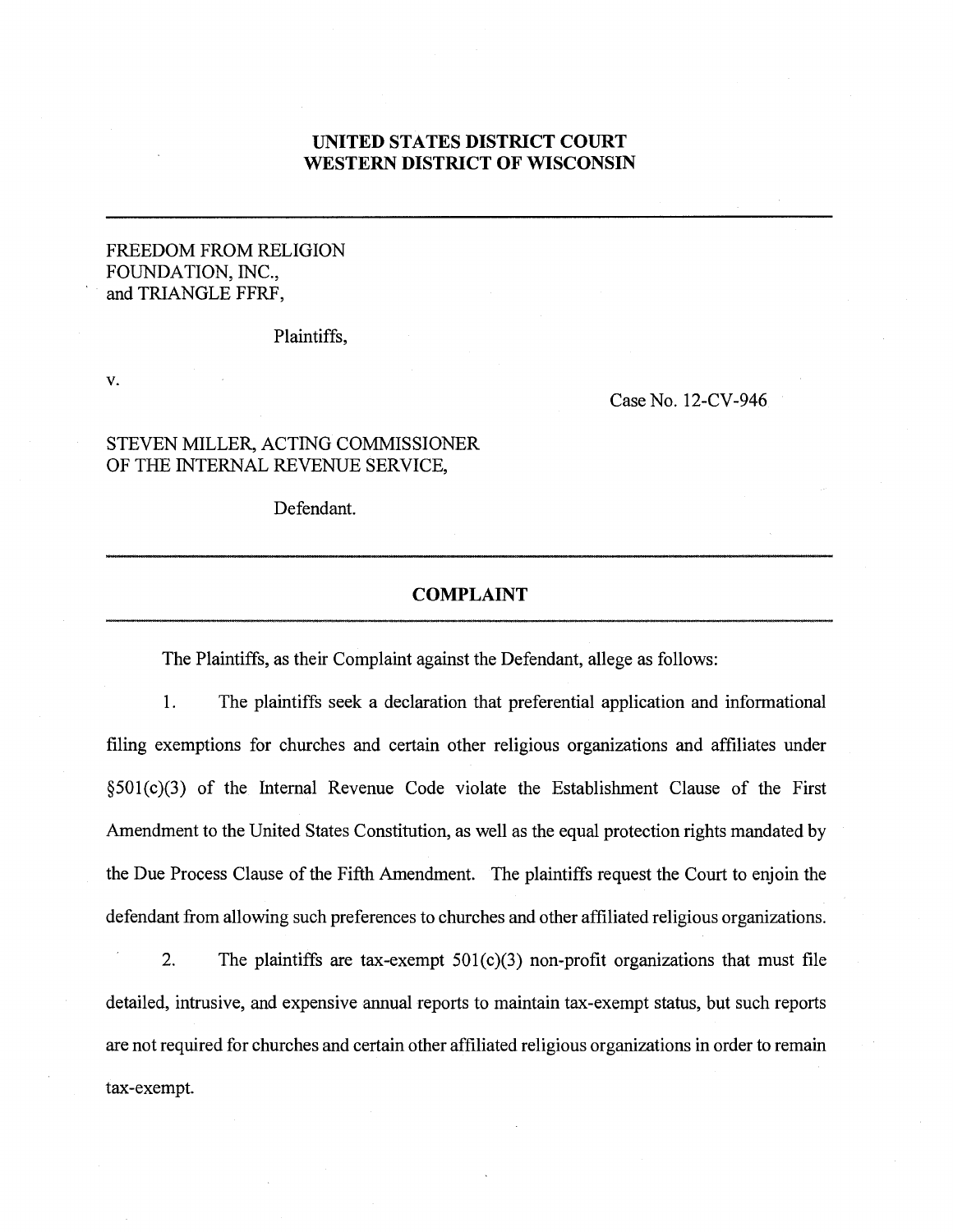3. This Court has federal question jurisdiction pursuant to 28 U.S.C. §1331 with respect to the relief sought against the defendant, from whom no damages are sought. The Court also has the authority to issue declaratory relief under 28 U.S.C. § 2201, including because the defendant, Steven Miller, in his capacity as acting Commissioner of the Internal Revenue Service , has violated, continues to violate, and will continue to violate in the future, the plaintiffs' constitutional rights. Finally, the Court has the authority to award injunctive relief under 28 U.S.C. § 1343 and Fed. R. Civ. P. 65.

4. The United States has waived sovereign immunity, pursuant to 5 U.S.C. §702, for actions that seek specific relief other than money damages, as in this case.

5. Venue is appropriate in the District Court for the Western District of Wisconsin, pursuant to 28 U.S.C. §1391(e), where the plaintiff, Freedom From Religion Foundation, Inc., has its principal place of business, in Madison, Wisconsin.

6. The plaintiff FFRF is a non-profit membership organization that advocates for the separation of church and state and educates on matters of non-theism. FFRF has more than 19,000 members, residing in every state of the United States and the District of Columbia.

7. FFRF represents and advocates on behalf of its members throughout the United States.

8. The plaintiff, Triangle FFRF, known as Triangle Freethought Society, also is a non-profit membership organization that advocates and educates on matters of non-theism; the plaintiff is the local chapter of the Freedom From Religion Foundation and its principal area of service is located in North Carolina.

9. The plaintiff, Triangle FFRF, is a tax-exempt non-profit organization under  $§501(c)(3)$  of the tax code, as is the plaintiff FFRF.

 $\overline{2}$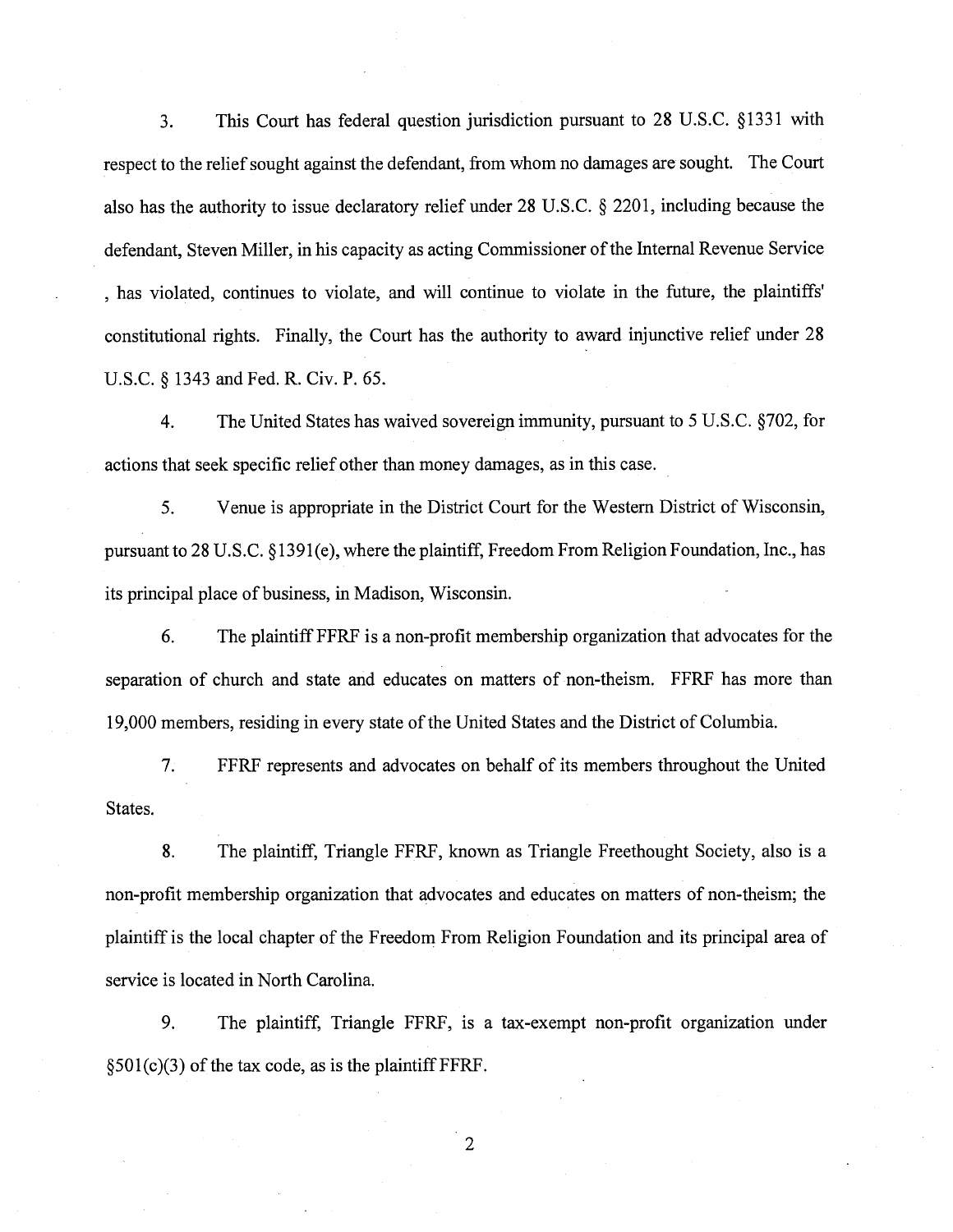10. The defendant, Steven Miller, is the Acting Commissioner of the Internal Revenue Service, with a principal address of 1111 Constitution Ave., N.W., Washington, D.C. 20224; the Defendant Miller is sued in his official capacity.

11. Federal law provides significant and valuable tax benefits to non-profit organizations under §501(c)(3) of the Internal Revenue Code.

12. The benefit of having  $\S501(c)(3)$  status includes exemption from payment of federal income taxes and eligibility to receive tax-deductible charitable contributions from individuals.

13. All non-profit organizations, except churches and certain other affiliated religious organizations, must first file an application and fee with the IRS in order to qualify for the benefits of §501(c)(3) status; the plaintiff, Triangle FFRF, paid \$400 in 2010 to the Internal Revenue Service in order to apply for  $\S501(c)(3)$  tax-exempt status, which the IRS granted on January 12, 2011.

14. Churches and certain other affiliated religious organizations are exempted from the IRS requirement of filing the detailed application, Form 1023, necessary in order to be considered a tax-exempt organization under  $\S501(c)(3)$ .

15. All organizations recognized as tax-exempt under  $\S 501(c)(3)$ , except churches and certain affiliated religious organizations, also are required to file an annual information return, Form 990, in order to maintain their tax-exempt status.

16. Churches and affiliated religious organizations are exempted from having to file the detailed annual information return, Form 990, in order to maintain their tax-exempt status.

17. The plaintiffs are non-profit organizations recognized under  $\S501(c)(3)$ .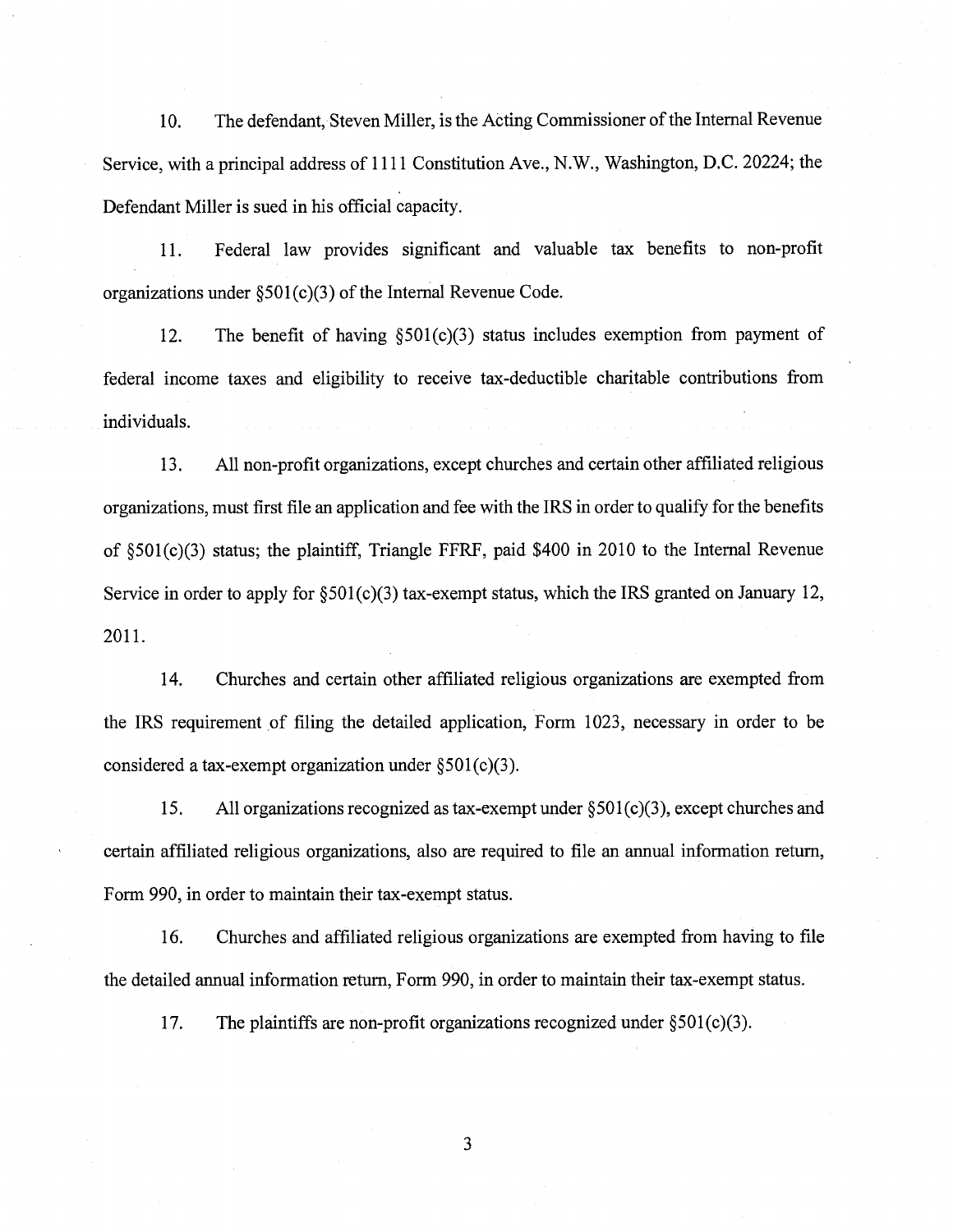18. The plaintiffs have each filed the application required for recognition of tax-exempt status by the IRS under  $\S501(c)(3)$ , and they also have paid the required application fee.

19. The plaintiffs also have been annually filing the information return, Form 990, required by  $\S501(c)(3)$ , and they will continue to do so in the future.

20. The plaintiffs expend substantial time and resources in making the detailed annual information filing, including the annual expense of engaging and paying a certified professional accountant to prepare and file the required Form 990.

21. Form 990 requires organizations, including the plaintiffs, to provide detailed information, including information about governance, composition of governing body, information about governance and management policies, and disclosure practices.

22. Form 990 also requires organizations, including the plaintiffs, to list their officers, directors, trustees, and key employees, and they must also report compensation paid by the organization to such persons.

23. Form 990 further requires organizations, including the plaintiffs, to provide information regarding the organization's mission, activities, and current and prior years' financial results.

24. Form 990 additionally requires reporting of each organization's new, ongoing and discontinued exempt purpose, achievements, and reports of revenue and expenses.

25. Form 990 also requires organizations, including the plaintiffs, to file detailed financial schedules, including information about donations and whether donations are spent on programs or management and fundraising.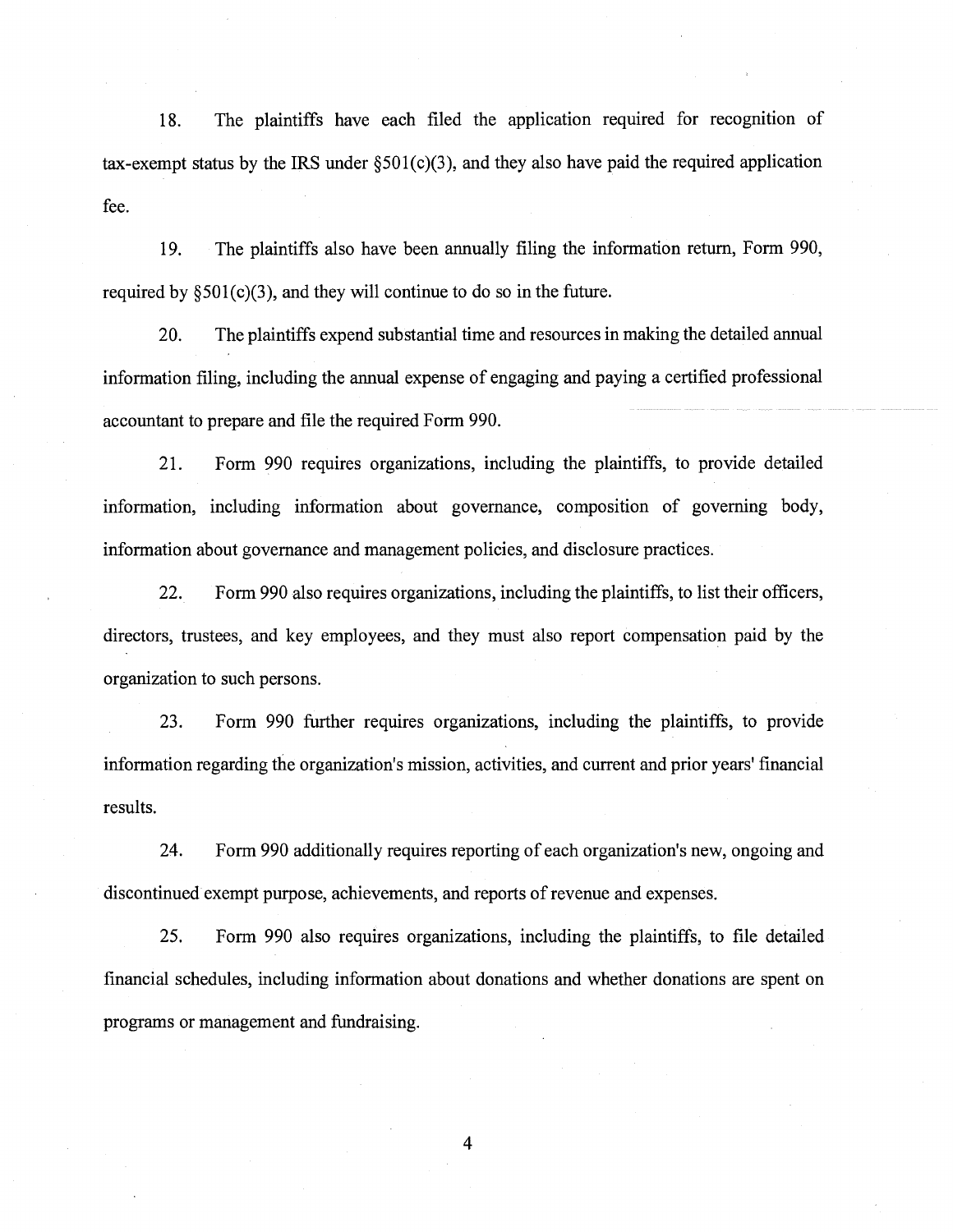26. Finally, Form 990 requires that detailed statements of revenue and functional expenses, as well as organizational balance sheets, comprising the financial statements of the organization, be filed each year.

27. The defendant's preferential treatment of churches and certain other affiliated religious organizations is not neutrally available to other tax-exempt organizations, including the plaintiffs in this case.

28. The preferential treatment of churches and certain other affiliated religious organizations by the IRS, under the direction and control of the defendant Miller, directly benefits churches and other religious organizations, while discriminating against other non-profit organizations, including the plaintiffs, solely on the basis of religious criteria.

29. The preferential treatment of churches and other affiliated religious organizations by the defendant results in obligations imposed on secular non-profits, including the plaintiffs, that are not imposed on churches.

30. The preferential treatment provided to churches and other affiliated religious organizations constitutes an exclusive and discriminatory benefit to religion in violation of the Establishment Clause, as well as the equal protection rights required by the Due Process Clause of the Fifth Amendment to the United States Constitution.

31. Churches and certain affiliated religious organizations receive a substantial benefit by not having to file an application for  $\S501(c)(3)$  status and by not having to file the annual Form 990 information return.

32. The preferences given by the IRS to churches and affiliated religious organizations are not available to the plaintiffs FFRF and Triangle FFRF, or other non-profit organizations.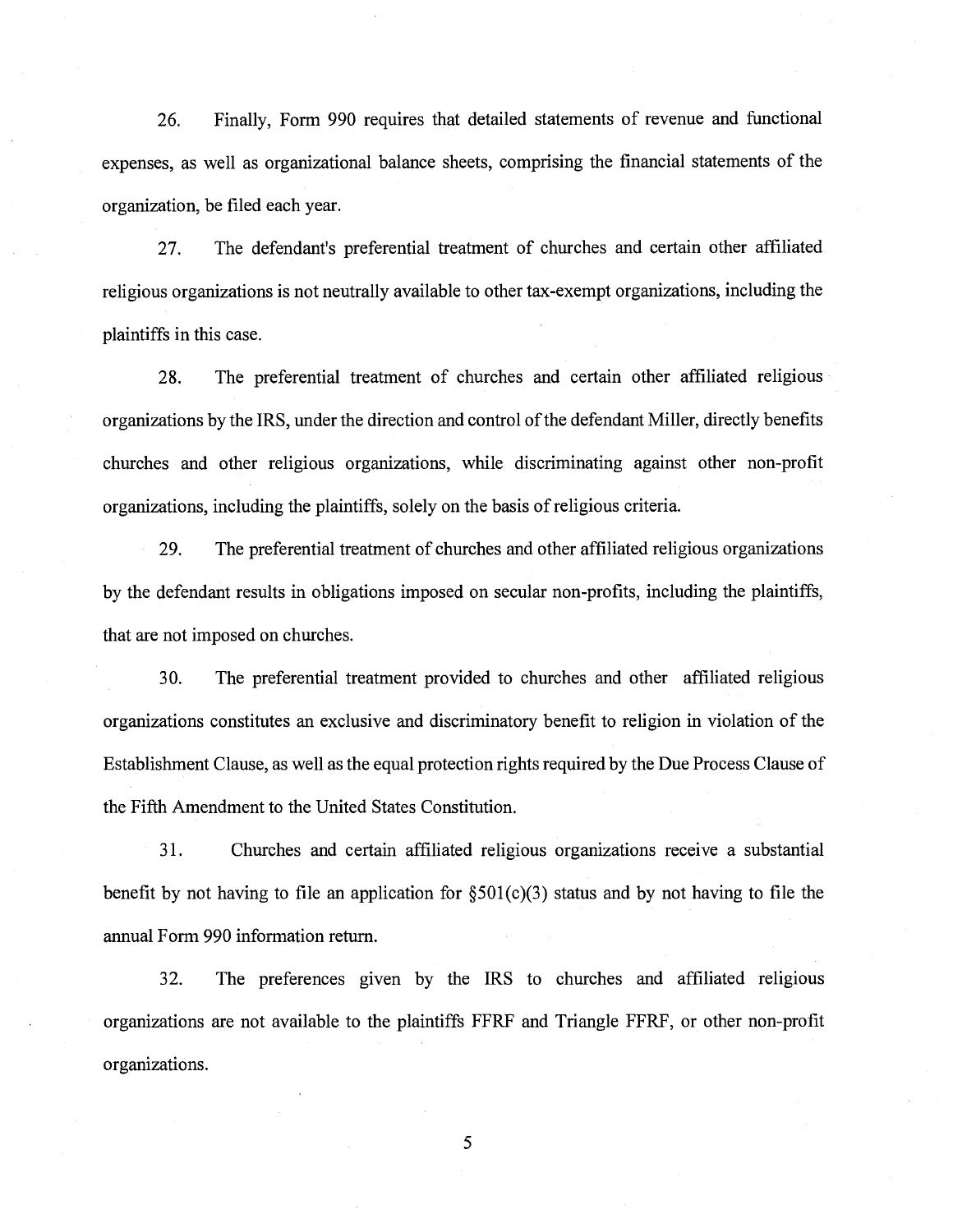33. The filing preferences given by the IRS, under the direction of the defendant, to certain religious organizations constitute discrimination on the basis of religion in violation of the Establishment Clause.

34. The Establishment Clause of the First Amendment to the United States Constitution prohibits governmental preferences for, endorsement of, and discrimination in favor of churches and religious organizations.

35. The exemption for churches and affiliated religious organizations also discriminates against the plaintiffs and other non-religious organizations in violation of equal protection under the Due Process Clause of the Fifth Amendment to the United States Constitution.

36. The defendant should be enjoined from continuing to discriminate in favor of churches and affiliated religious organizations as to the requirements necessary to obtain and maintain the benefits of  $\S501(c)(3)$  status; churches and other affiliated religious organizations should be required to file application and informational Form 990, as other tax-exempt organizations must do.

WHEREFORE, the Plaintiffs demand judgment as follows:

A. Declaring that church exemptions from the application and annual information filing requirements of §501(c)(3) violate the Establishment Clause and the equal protection rights mandated by the Due Process Clause of the Fifth Amendment to the United States Constitution;

B. Enjoining the defendant and the Internal Revenue Service from continuing to exempt churches and other affiliated religious organizations from the application and annual information filings required of all other non-profit organizations under  $\S 501(c)(3)$ ;